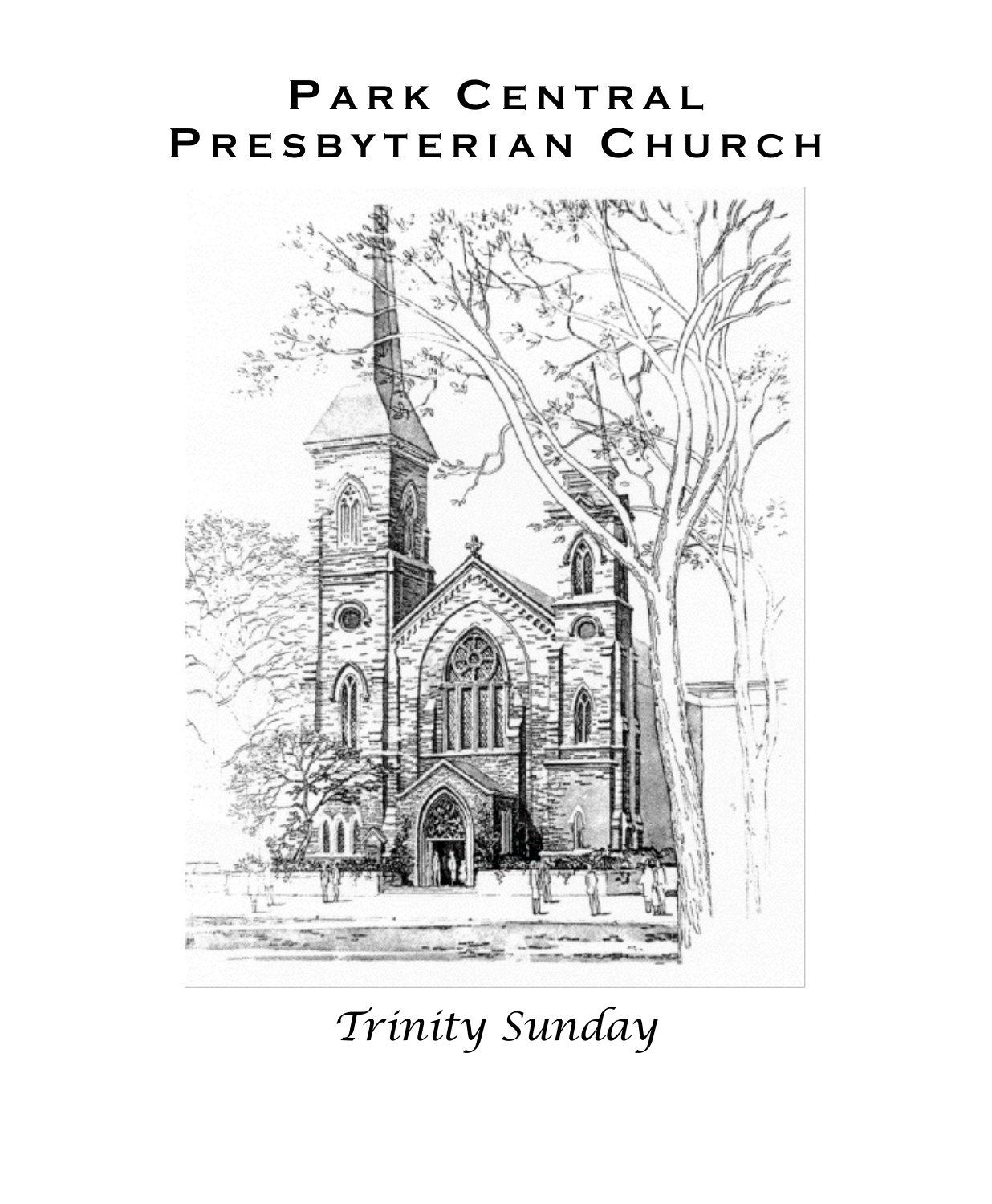### **TRINITY SUNDAY** JUNE 12, 2022 10:30 AM MATTHEW 25: CALLED TO FOLLOW JESUS WEEK 1: INTRODUCTION

\_\_\_\_\_\_\_\_\_\_\_\_\_\_\_\_\_\_\_\_\_\_\_\_\_\_\_\_\_\_\_\_\_\_\_\_\_\_\_\_\_\_\_\_\_\_\_\_\_\_\_\_\_\_\_\_\_\_\_

### **Chiming of the Hour**

*The ringing of the bell invites us to quiet our hearts & minds as we gather for worship.*

## **Words of Welcome & Announcements**

*Welcome to worship at Park Central Presbyterian Church! May you experience God's grace and love within the worship service.*

*Please maintain social distance from other household groups.*

# **W<sup>E</sup> GATHER IN GOD'S NAME**

### **PRELUDE**

II: Corrente

"Sonata I" Michel Correte

Dan Blumenthal, *violin*

| <i><b>*CALL TO WORSHIP</b></i><br>Come, Holy Spirit!   |                    |  |  |  |
|--------------------------------------------------------|--------------------|--|--|--|
| Come and transform your church!                        |                    |  |  |  |
| May we be a living sign of your love for the world $-$ |                    |  |  |  |
| where the poor are filled with good things,            |                    |  |  |  |
| the dividing walls are broken down,                    |                    |  |  |  |
| and the dead are raised to new life.                   |                    |  |  |  |
| Come, Holy Spirit! Come among us today.                |                    |  |  |  |
|                                                        |                    |  |  |  |
| *Hymn<br>405<br>What Does the Lord Require             | <b>SHARPTHORNE</b> |  |  |  |
|                                                        |                    |  |  |  |
| <b>CALL TO CONFESSION</b>                              |                    |  |  |  |
|                                                        |                    |  |  |  |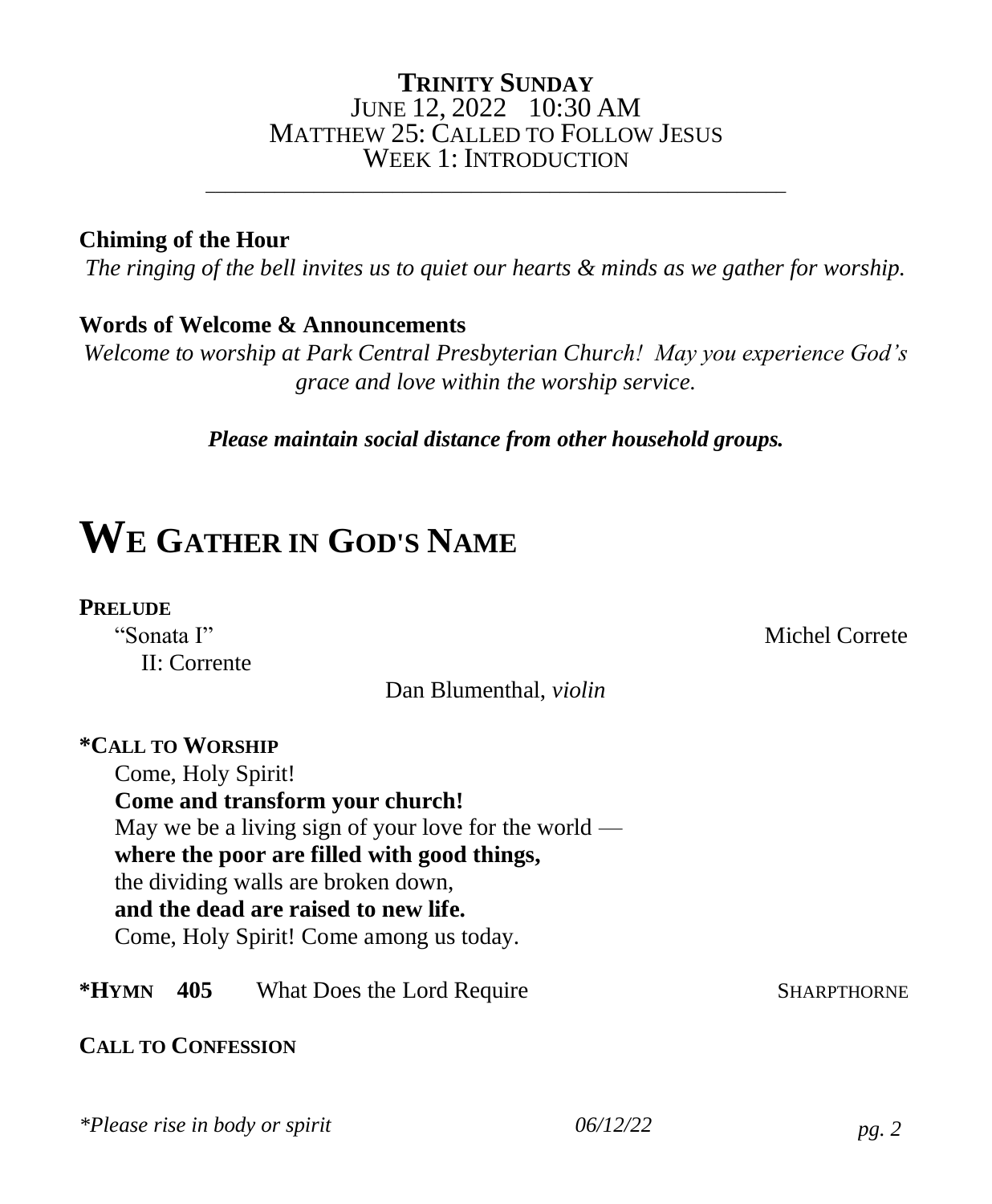### **PRAYER OF CONFESSION**

**Merciful God, we confess that we have wandered from your way of truth and life. You call us to share all that we have and work together for the common good, but we hoard up treasures for ourselves and deny others their daily bread. You call us to set the captives free and seek justice for the oppressed, but we live in fear of our neighbors and hide ourselves from our own kin. You call us to walk in newness of life and to be witnesses to the resurrection, but we dwell in the valley of dry bones and keep silent about your saving love. Forgive us, God of grace. Set us free from sin, death and fear so that we may serve you with gladness; through Jesus Christ. Amen.**

### **SILENT PRAYER**

### **ASSURANCE OF PARDON**

*Glory to God, Glory to God, Glory in the highest! Glory to God, Glory to God, Alleluia, alleluia!*

### **PASSING OF THE PEACE**

**\*GLORIA (#576)** GLORIA (TAIZÉ)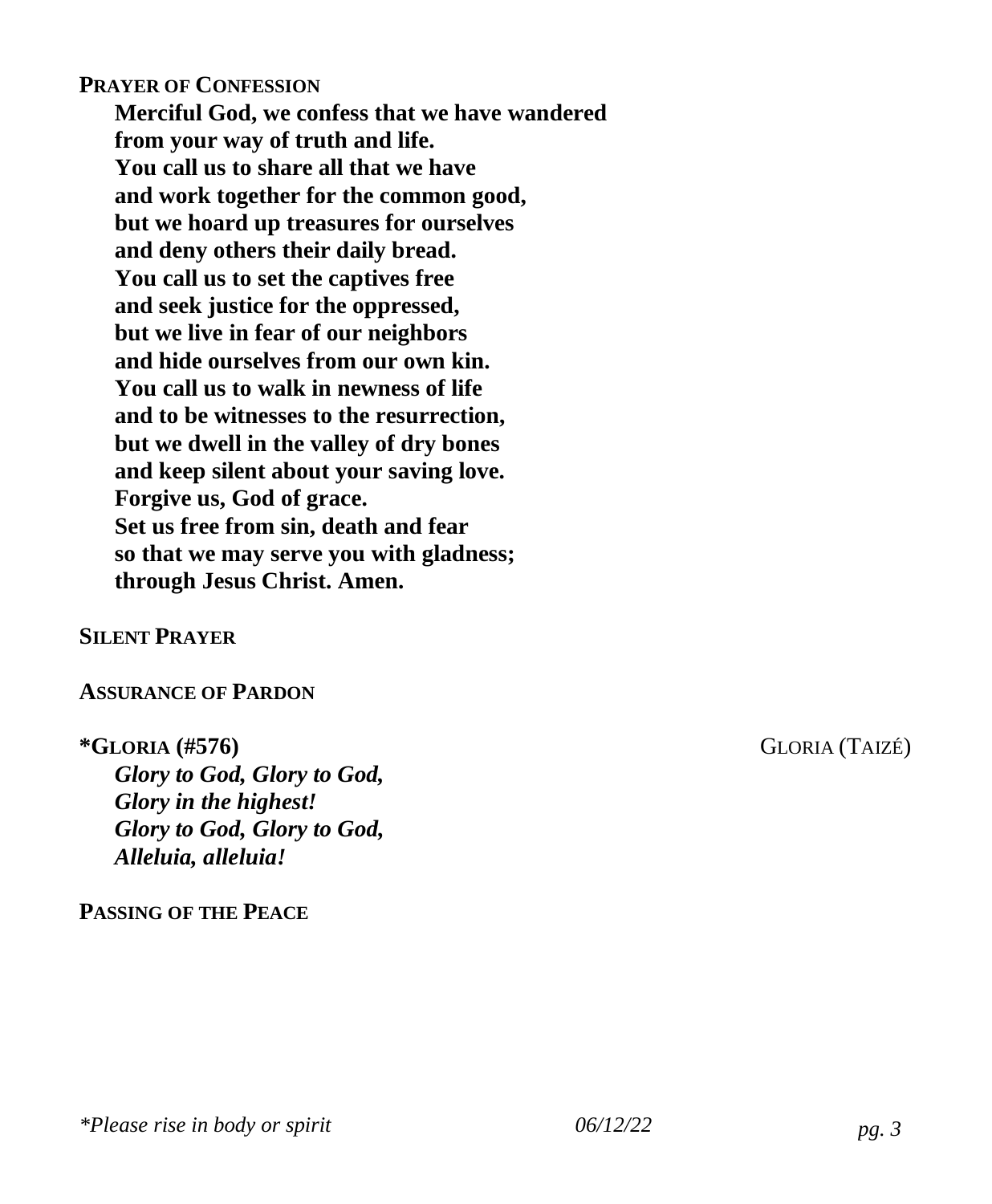**PRAYERS OF THE PEOPLE & THE LORD'S PRAYER**

**Our Father who art in heaven, hallowed be thy name. Thy kingdom come, thy will be done, on earth as it is in heaven. Give us this day our daily bread; and forgive us our debts, as we forgive our debtors; and lead us not into temptation, but deliver us from evil. For thine is the kingdom and the power and the glory, forever. Amen.**

# **WE LISTEN FOR GOD'SWORD**

## **THE FIRST LESSON** Psalm 100

<sup>1</sup> Make a joyful noise to God, all the earth.

<sup>2</sup> Worship God with gladness; come into God's presence with singing.

<sup>3</sup> Know that the Most High is God. It is God who made us, and to God we belong; we are God's people and the sheep of God's pasture.

<sup>4</sup> Enter God's gates with thanksgiving and God's courts with praise. Give thanks to God; bless God's name.

<sup>5</sup> For God is good; God's steadfast love endures forever and God's faithfulness to all generations.

Leader: This is the word of God. **All: Thanks be to God.**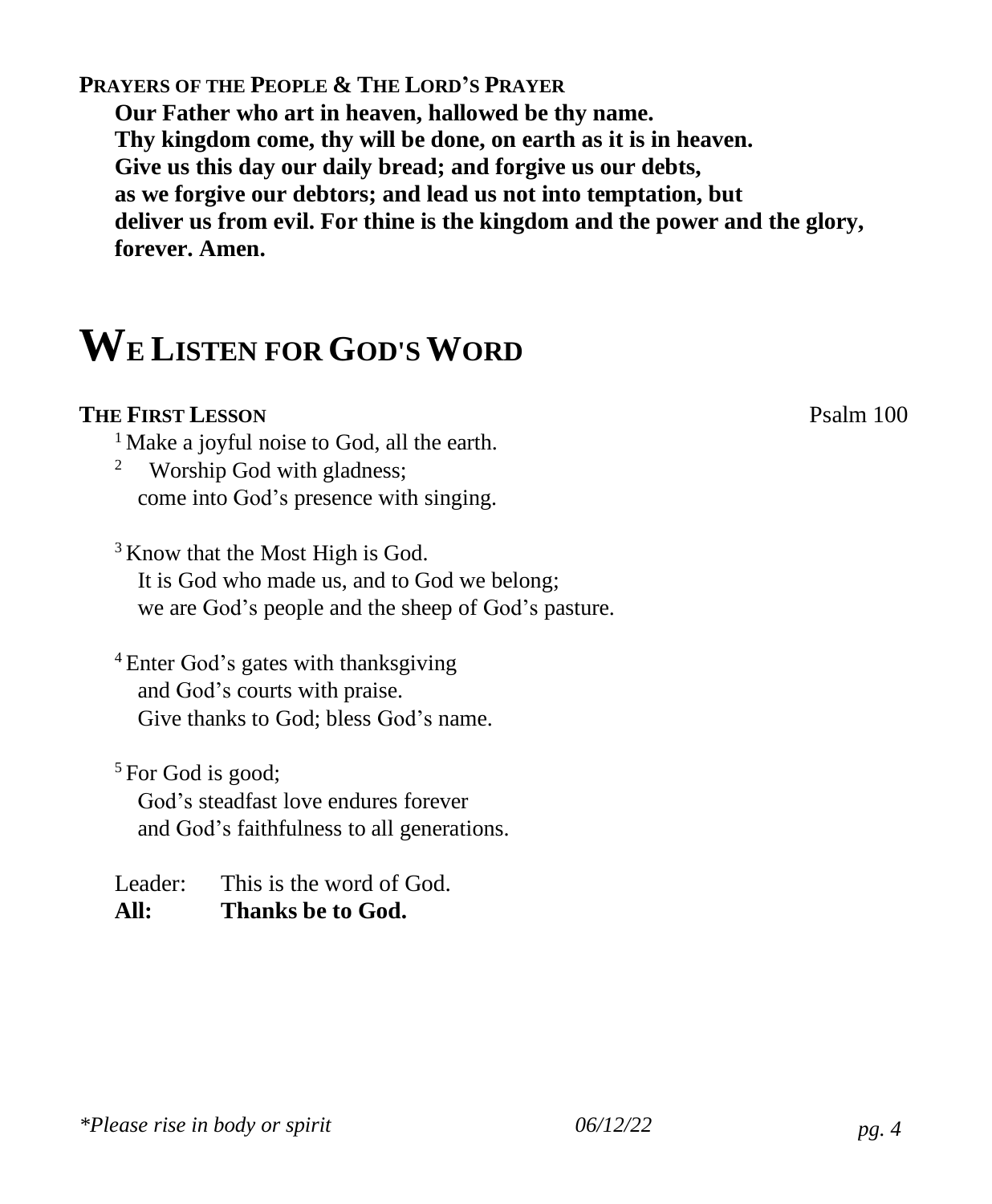**MUSICAL MEDITATION**<br>
There Is a Spirit in Man. Op. 2, No. 3<br>
Peter Cornelius

There Is a Spirit in Man, Op.  $2$ , No.  $3$ from: "A Song Cycle: Our Father – Nine Sacred Songs"

*Now there is within each man the spirit of the Almighty God, And His inspiration giveth man true understanding. For the spirit of our God, 'tis the spirit that hath made me, And the breath of the Almighty hath given life to me. Man born of a woman hath few days and those with trouble filled. If there be a messenger, one among a thousand, Let him show to man his uprightness, show him man's true righteousness. Then will he deliver him, bringing back his soul from darkness, And his life shall see the light.*

### **THE SECOND LESSON** Matthew 25:31-46

<sup>31</sup> "When the Son of Man comes in glory with all the angels, then he will sit on the throne of glory.  $32$  All the nations will be gathered before him, and he will separate people one from another as a shepherd separates the sheep from the goats, <sup>33</sup> and he will put the sheep at his right hand and the goats at the left.  $34$  Then the king will say to those at his right hand, 'Come, you that are blessed by my Father, inherit the kingdom prepared for you from the foundation of the world; <sup>35</sup> for I was hungry and you gave me food, I was thirsty and you gave me something to drink, I was a stranger and you welcomed me,  $36$  I was naked and you gave me clothing, I was sick and you took care of me, I was in prison and you visited me.' <sup>37</sup> Then the righteous will answer him, 'Lord, when was it that we saw you hungry and gave you food, or thirsty and gave you something to drink? <sup>38</sup> And when was it that we saw you a stranger and welcomed you, or naked and gave you clothing? <sup>39</sup> And when was it that we saw you sick or in prison and visited you?'  $40$  And the king will answer them, 'Truly I tell you, just as you did it to one of the least of these who are members of my family, you did it to me.'

<sup>41</sup> Then he will say to those at his left hand, 'You that are accursed, depart from me into the eternal fire prepared for the devil and his angels;  $^{42}$  for I was hungry and you gave me no food, I was thirsty and you gave me nothing to drink, <sup>43</sup> I was a stranger and you did not welcome me, naked and you did not give me clothing, sick and in prison and you did not visit me.<sup>44</sup> Then they also will answer, 'Lord, when was it that we saw you hungry or thirsty or a stranger or naked or sick or in prison, and did not take care of you?' <sup>45</sup> Then he will answer them, 'Truly I tell you, just as

*\*Please rise in body or spirit 06/12/22 pg. 5*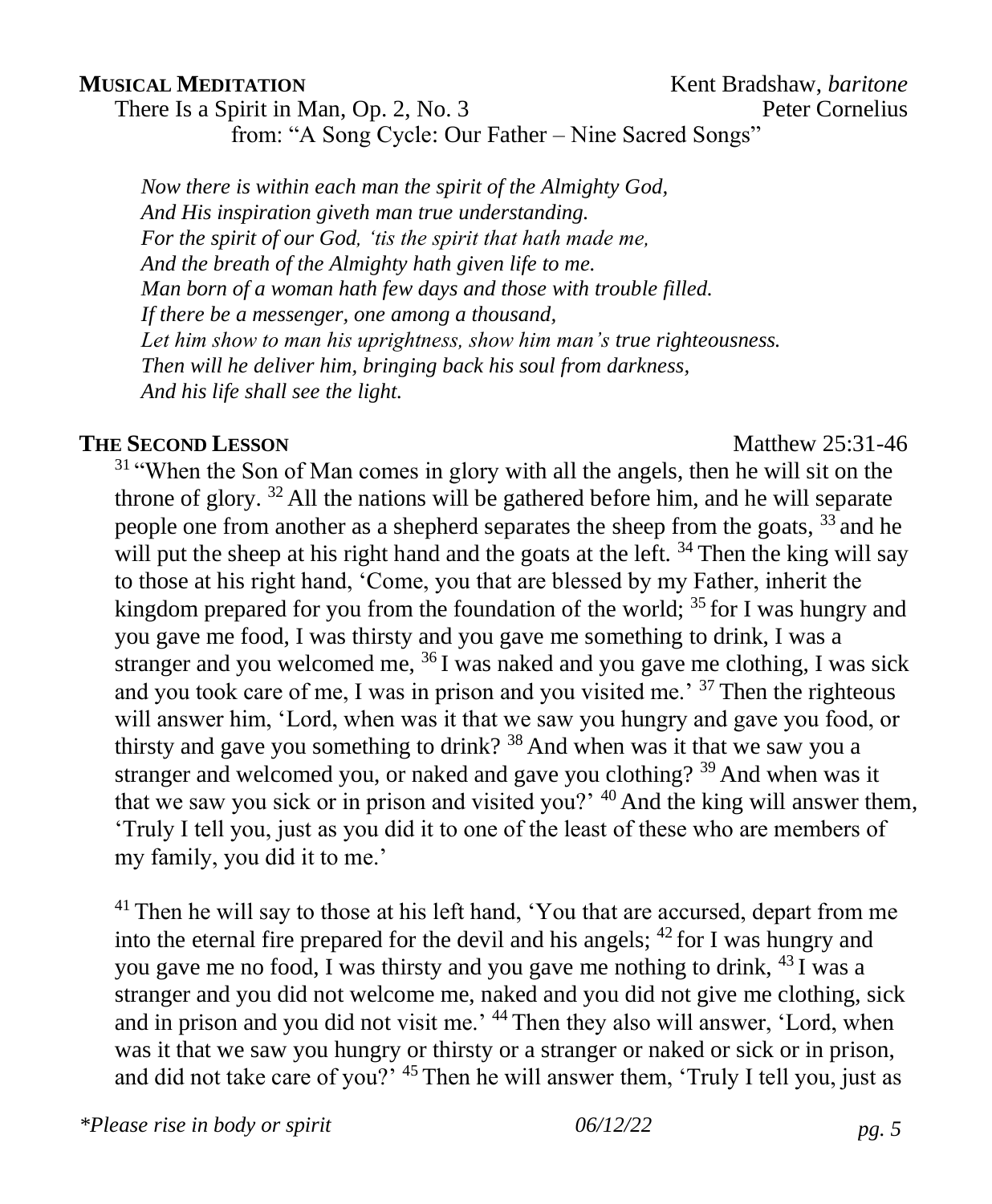you did not do it to one of the least of these, you did not do it to me.' <sup>46</sup> And these will go away into eternal punishment, but the righteous into eternal life."

Leader: This is the word of God. **All: Thanks be to God**.

**SERMON** Sarah McTyre

## **SILENT MOMENT OF REFLECTION**

# **WE RESPOND TO GOD'S WORD**

### **DEDICATION OF GIFTS**

*You may place donations to the church in the offering plate as you exit. You may also send in a check or click Donate on the church website.*

## **PRAYER OF DEDICATION**

**AFFIRMATION OF FAITH** *A Brief Statement of Faith (excerpts)* 

We trust in Jesus Christ, fully human, fully God. **Jesus proclaimed the reign of God: preaching good news to the poor and release to the captives.** 

We trust in God, whom Jesus called Abba, Father. **In sovereign love God created the world good and makes everyone equally in God's image to live as one community.** 

We trust in God the Holy Spirit, everywhere the giver and renewer of life. **The Spirit justifies us by grace through faith and binds us together with all believers in the one body of Christ, the Church.**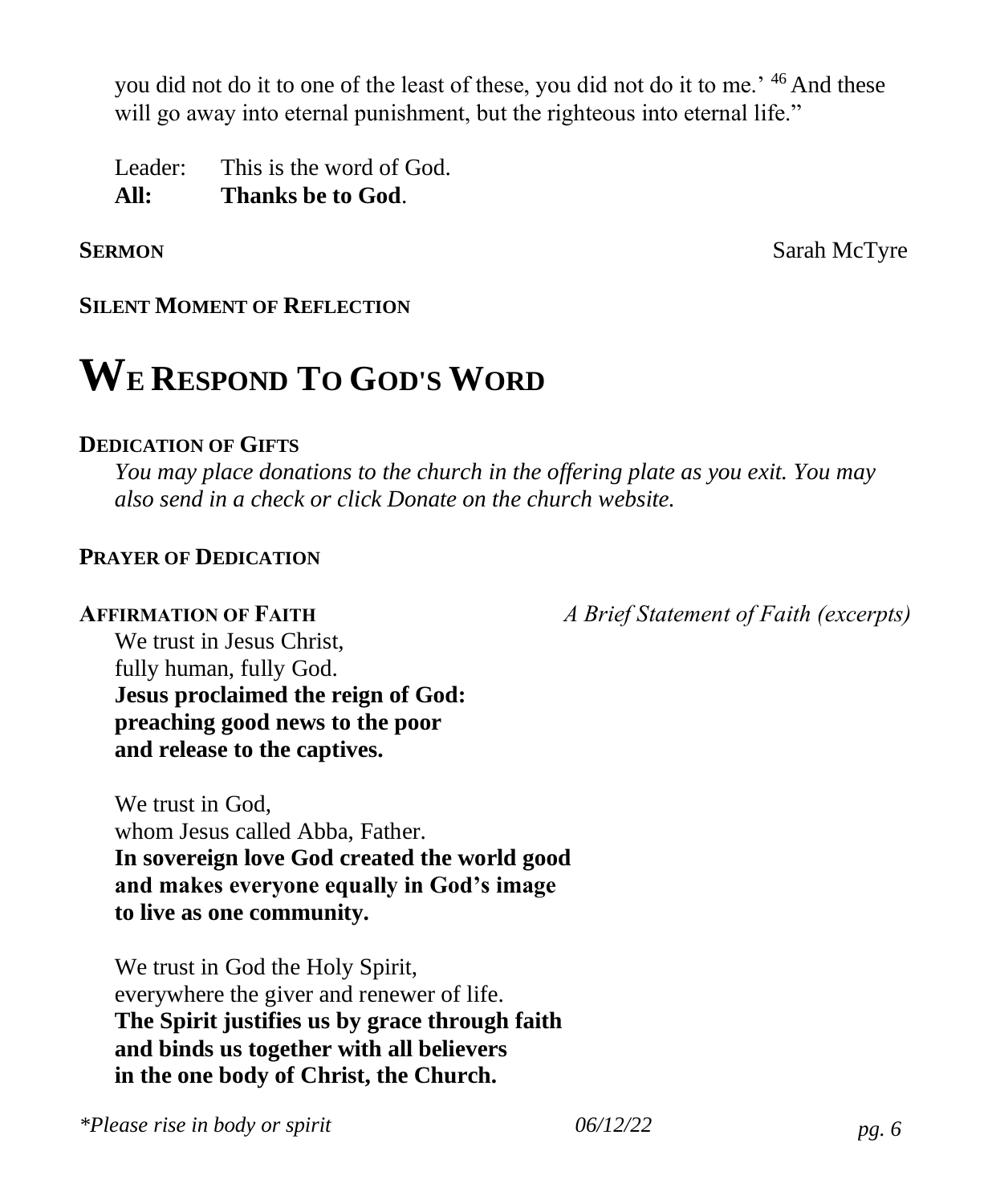With believers in every time and place, **we rejoice that nothing in life or in death can separate us from the love of God in Jesus Christ our Lord.** 

| *Hymn 407 | When a Poor One | EL CAMINO |
|-----------|-----------------|-----------|
|           |                 |           |

## **\*BENEDICTION**

**POSTLUDE**<br>"Go Therefore"

Robert F. Smith